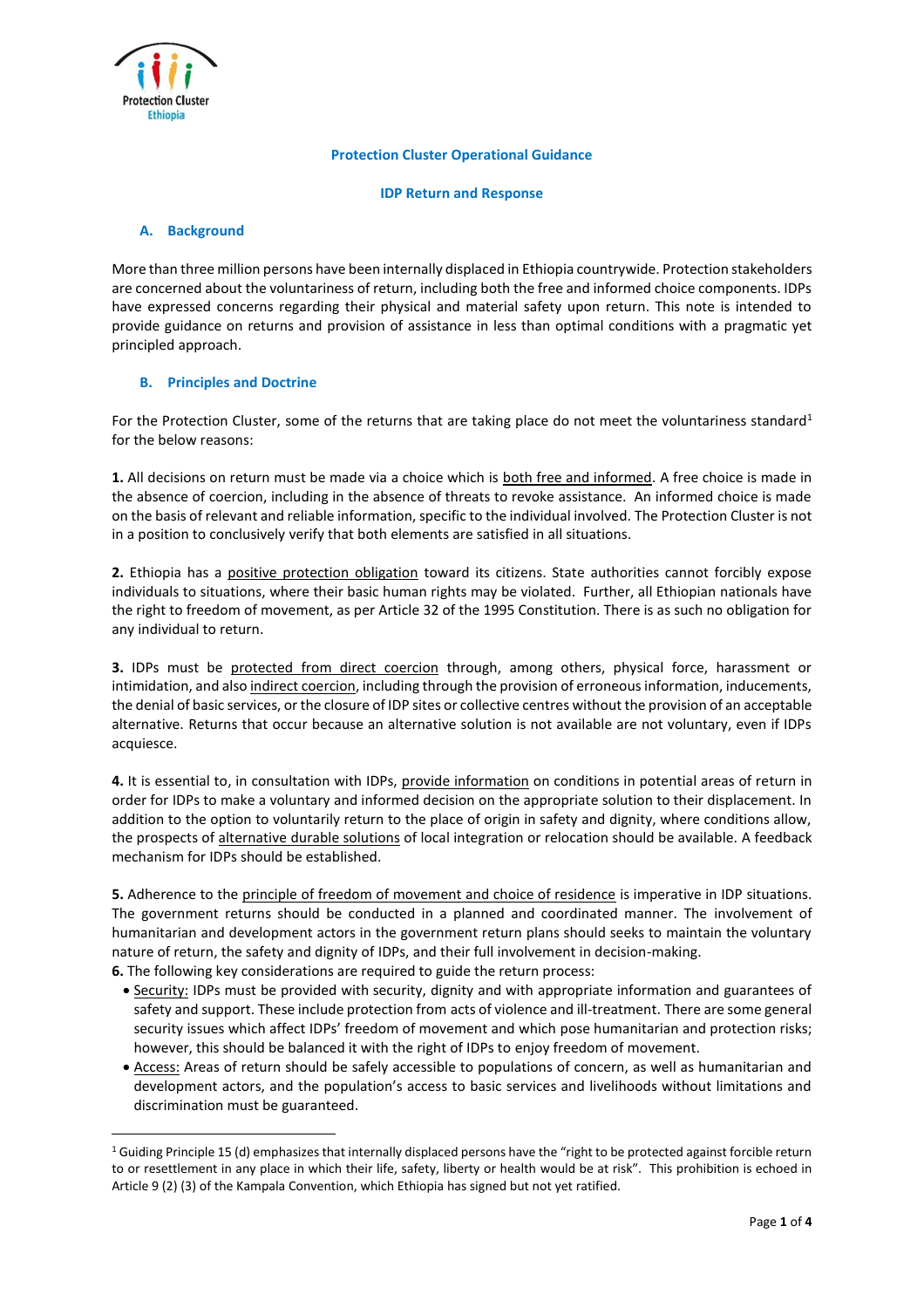

- Full participation and involvement: IDPs must have full access to relevant and reliable information on the general situation in the community of origin, the mechanisms foreseen to ensure reintegration, and those available to ensure continued assistance. Along with other community members, they should be actively involved as equal partners in all planning and decision making, which affects them. Specific measures must systematically be taken to ensure the full and equal participation, including in leadership structures, of women, youth, children, older persons, persons with disabilities and other groups at constant risk of marginalization. Participation includes the ability for community selected individuals from a displaced population to safely visit areas of potential return and report back to their community.
- Availability of basic socio-economic services: IDPs should have access to timely, adequate, and appropriate as per the age, sex, gender of the IDP, to life-saving assistance in the early phases of return. The returns should be a starting point to a sustainable reintegration as one of the three durable solutions. The delivery of basic services is the responsibility of the Government, with support from humanitarian and development partners. IDPs should have access to the same standard of services as the host community in the same area.

# **C. Practical Approach to be taken by the Protection Cluster**

At the current moment, it is highly likely that State authorities will continue with returns, without all aspects of the voluntariness of the return decision being respected. In response, a practical approach is suggested, which maximize the likelihood of safe and dignified movements, is sensitive to the age, sex and gender of the IDPs, as well as provide the basis for informed advocacy with the Government, including by partners.

**1.** The Protection Cluster will undertake advocacy efforts with the government about the principles and standards of voluntariness, safety, dignity, and sustainability, as well as concerns raised by the international community.

**2.** The Protection Cluster will go along with the IDPs in the areas of return, in order to provide some form of *protection by presence*, and to mitigate the likelihood of any rights violations. This would be accomplished through monitoring in return locations, and at the points of embarkation, and if feasible, disembarkation. At the same time, the Government should be informed of a readiness by the EHCT to formally express concerns about any movement in which certain benchmarks are crossed. These benchmarks can include, but are not limited to, (1) forcible placement of persons on buses or trucks, (2) forced family separations, (3) withdrawal of humanitarian assistance from persons, who refuse to return. It is noted that scope of the intervention will be limited to the resources available.

**3.** Humanitarian partners will distribute life-saving assistance to returnees to assist with the initial phase of survival following return. The government and humanitarian actors should not reduce services in an area of displacement when there has been no change in the needs of that population, as this can have the effect of acting as a push factor. It is noted that scope of the intervention will be limited to the resources available.

**4.** The Protection Cluster will request from the donor community relevant political and diplomatic advocacy support, and a readiness to receive bulletins regarding return conditions as received from monitors coordinated via the Protection Cluster.

# **D. Protection Response Activities**

## **General Protection**

*Activities* 

- Protection risks, human rights violations and gaps in available services (including those that are not appropriate for the age, sex, gender and needs of the population), are identified and addressed through protection monitoring and analysis access to basic services is enhanced through strengthened referral pathways, analysis of barriers for safe access for men, women, boys and girls, and advocacy by protection monitors.
- Provision of information, counselling and technical assistance on legal identity documentation.
- Training on IDP rights to local government authorities, including law enforcement and court authorities.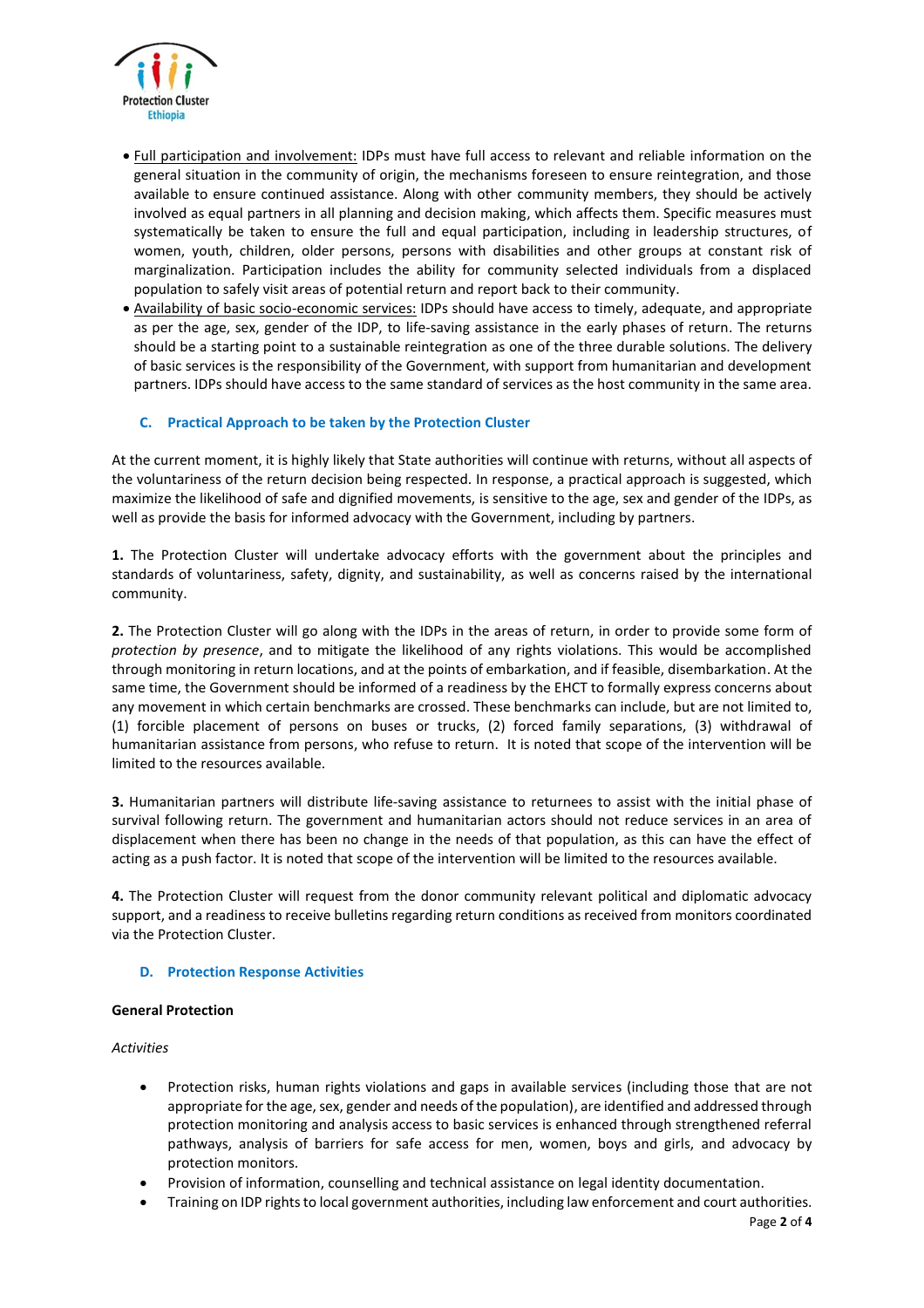

# *Recommendations*

- The above activities can be carried out in locations of displacement or return, depending on the individual needs of the population.
- Protection monitoring is a critical activity to take place during the return monitoring due to the high risk of human rights violations as well as increasing the vulnerability of individuals, families and communities.
- Regular reports will be compiled at the field level and then shared with the National Protection Cluster for comments and circulation.
- Protection Cluster will support government to ascertain whether conditions are conducive for return, to identify barriers to return and recommendations. Barriers such as HLP issues (damage, destruction, secondary occupation, etc); safety/security concerns and lack of access to basic services have been identified in some areas.

## **Child Protection**

## *Activities*

- Children at risk, including unaccompanied and separated children, are identified and provided case management services as required
- Children are provided with psychosocial support services through various mechanisms including Child Friendly Spaces and educational opportunities.
- Children access structured community-based psychosocial support interventions.
- Caregivers are engaged in activities to promote wellbeing and protection of children.

## *Recommendations*

• The above activities should be carried out in locations of displacement, relocation and/or return as per the needs of children with specific needs.

# **Gender-Based Violence (GBV)**

## *Activities*

- Affected populations and women and adolescent girls in particular, are provided with GBV awarenessraising and risk mitigation activities
- Survivors of GBV, including Sexual Exploitation and Abuse (SEA), are identified and referred for multisector response services as required.
- Women and adolescent girls are provided with psychosocial support services through Women Friendly Spaces., and community-based interventions,
- Access to GBV response serviced enhanced through capacity development of response service providers and providers of humanitarian assistance
- Women, adolescent girls and girls with specific needs, of reproductive age provided with dignity kits.
- Psychological first Aid (PFA) and Protection from SEA orientation trainings provided to ensure safe and ethical referrals for survivors and protection form sexual exploitation and abuse

## *Recommendations*

• The above activities should be carried out in locations of displacement, relocation and/or return as per the needs of persons with specific needs.